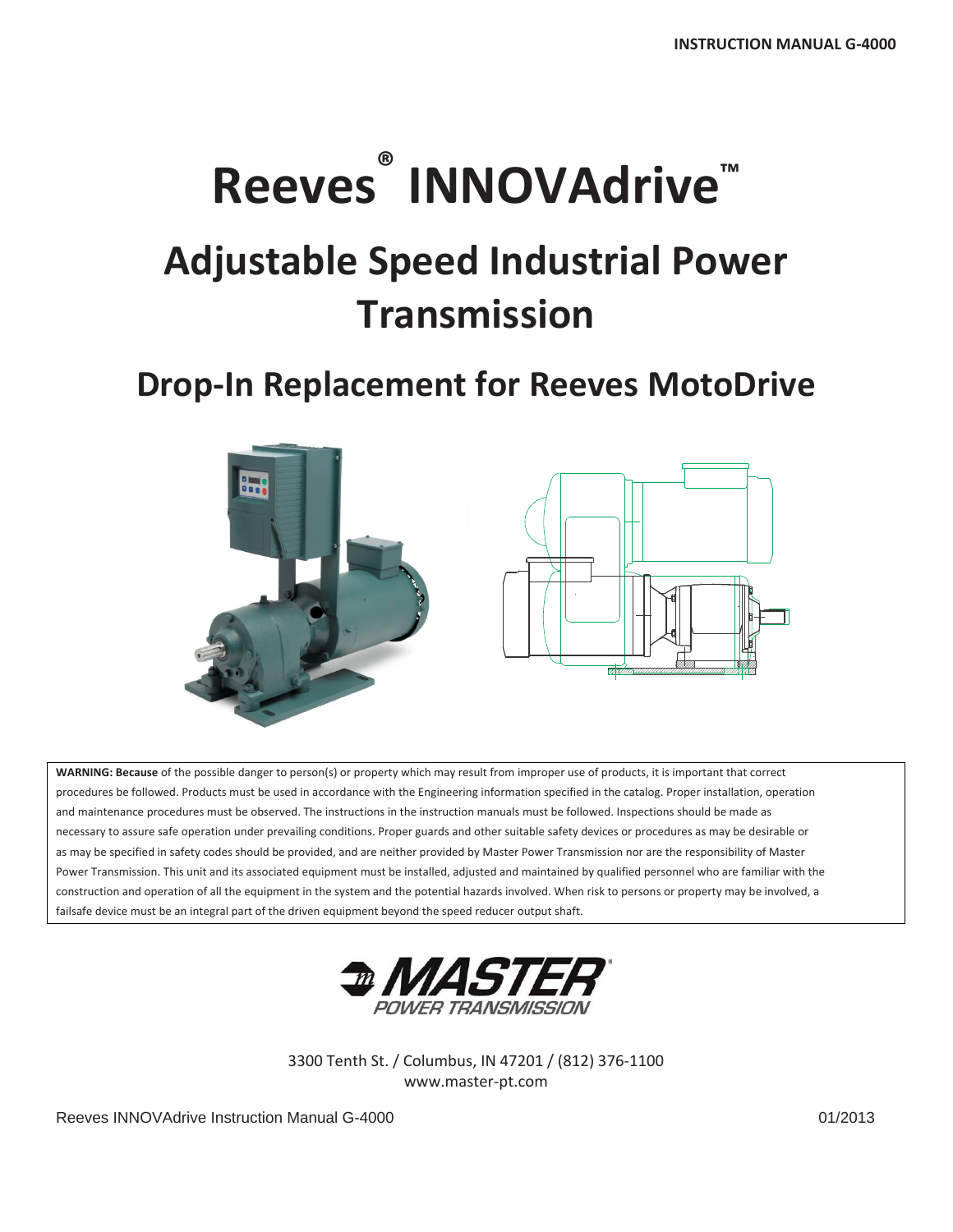#### **DATA PLATES AND INFORMATION PLATES**

The primary plate is attached to the MASTER APG gearcase. This rectangular stainless steel plate contains vital information about your Reeves INNOVAdrive. Gearmotor and C‐face reducer input constructions may have an equally important data plate on the motor. Information plates may be attached to any component to provide operational instructions or precautions. Bolt on accessories will usually have their own data plates. All plates are to be considered important. The information they contain will be of help to you throughout the life of the drive. Take care not to damage or paint over any of the plates.

When ordering parts or service, or asking a question about your Reeves INNOVAdrive, please provide all the information found on the motor, gearcase or AC drive. If your drive has an accessory, provide that information also.

#### **ACCEPTANCE OF SHIPMENT**

Thoroughly inspect the equipment before accepting shipment from the transportation company. If any of the goods called for in the bill of lading or express receipt are damaged or missing, do not accept the shipment until the freight or express agent makes an appropriate notation on your freight bill or express receipt. If any concealed loss or damage is discovered later, notify the agent at once and request an inspection. Though MASTER will be happy to assist you with claims for loss or damage in shipment, the transportation company is responsible for reimbursing you for such claims. Claims for loss or damage in shipment must not be deducted from the MASTER invoice, nor should payment of the MASTER invoice be withheld awaiting adjustment for such claims. The carrier, not MASTER, guarantees safe delivery.

If considerable damage or shortage has occurred and the situation is urgent, contact the nearest MASTER Sales Office for assistance.

#### **SAFETY**

#### **DANGER**

**HIGH VOLTAGE AND ROTATING PARTS CAN CAUSE SERIOUS OR FATAL PERSONAL INJURY AND PROPERTY DAMAGE. THE USE OF ELECTRICAL MACHINERY, LIKE ALL OTHER UTILIZATION OF CONCENTRATED POWER AND ROTATING EQUIPMENT, CAN BE HAZARDOUS. INSTALLATION, OPERATION AND MAINTENANCE OF ELECTRIC MACHINERY SHOULD BE PERFORMED ONLY BY QUALIFIED ELECTRICAL AND MECHANICAL MAINTENANCE PERSONNEL FAMILIAR WITH NEMA SAFETY STANDARDS, THE NATIONAL ELECTRICAL CODE AND SOUND LOCAL PRACTICES. THE MANUAL IS TO BE STUDIED THOROUGHLY BY PERSONNEL RESPONSIBLE FOR THE INSTALLATION AND MAINTENANCE OF THIS EQUIPMENT BEFORE INSTALLATION IS BEGUN. PERSONNEL MUST BE FAMILIAR WITH THE POTENTIAL HAZARDS INVOLVED. IF THIS WARNING IS NOT OBSERVED, PERSONAL INJURY AND/OR PROPERTY DAMAGE MAY RESULT. KEEP THIS MANUAL FOR FUTURE REFERENCE.**

Many precautions are inserted in this manual to advise personnel of possible hazards. All should be read and understood before any work is begun. Adequate installation, maintenance and safety instructions must be given by the user to personnel responsible for the operation of the equipment. The user is also responsible for the installation of proper guards, signs and safety equipment needed to protect the operating personnel.

#### **WARRANTY**

**NOTE: SERVICE AND REPAIR UNDER WARRANTY SHOULD BE PERFORMED ONLY BY A MASTER AUTHORIZED SERVICE SHOP. CALL WARRANTY ADMINISTRATION AT 812–376‐1100 FOR THE NEAREST LOCATION**.

The Reeves INNOVAdrive is warranted under the MASTER "Standard Terms and Conditions of Sale."

Warranty claims on any such apparatus must be submitted to the company within one year from date of installation or within three years from date of manufacture, whichever comes first. The Seller's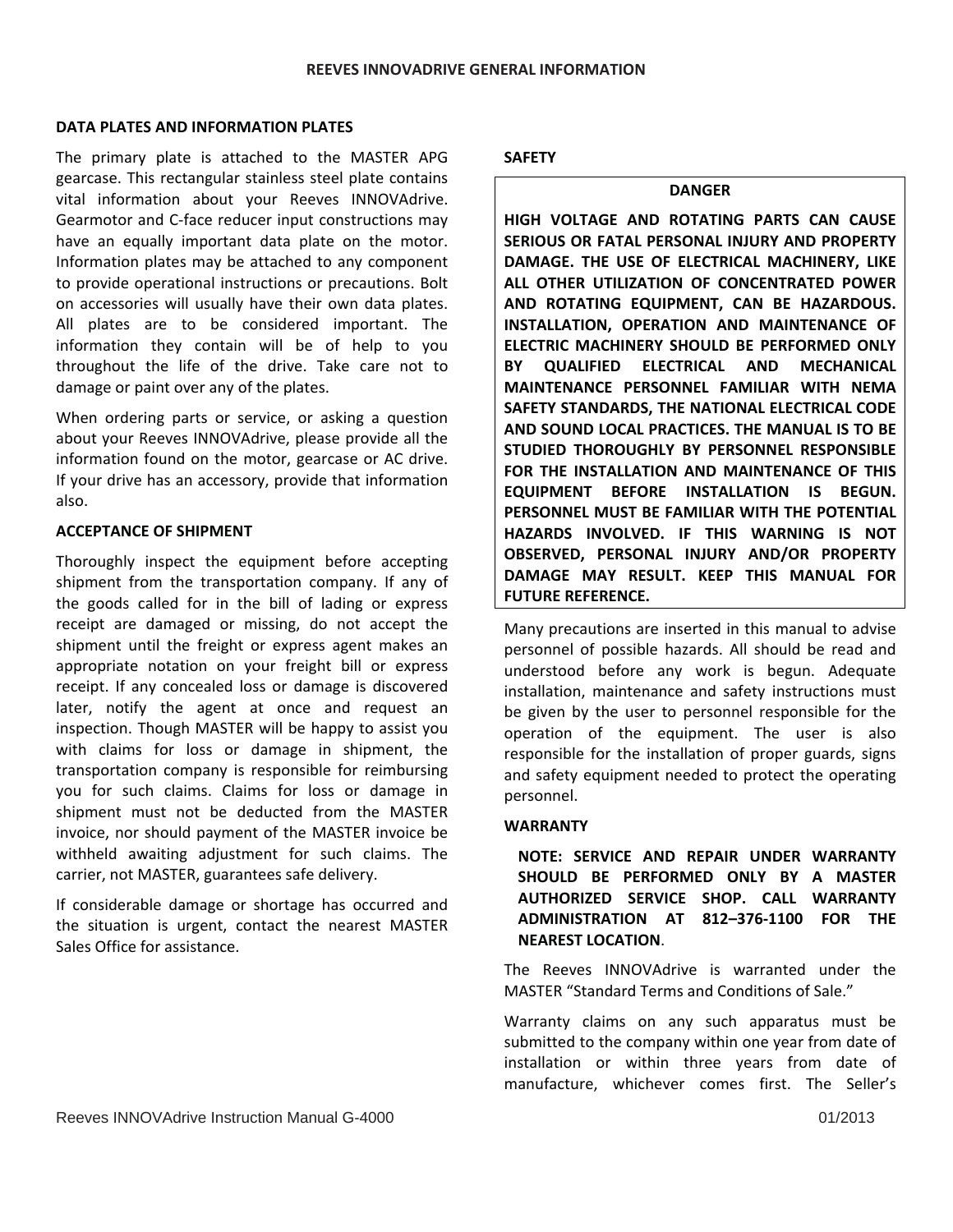Warranty applies insofar as the equipment is operated within the rating and service conditions for which it was specifically sold. The warranty does not extend to failures induced by misuse, improper storage or handling, abuse or misapplication.

For warranty service, contact the nearest MASTER Sales Office or Authorized Distributor or call Warranty Administration at 812–376‐1100.

#### **UNPACKING**

After unpacking and inspecting for possible damage, turn the shafts by hand to be sure there are no obstructions to free rotation. C‐Face input devices have a shipping strap around the input shaft which must be cut and removed before the shaft may be turned.

#### **WARNING**

**KEYWAYS IN SHAFTS HAVE SHARP EDGES. USE APPROPRIATE HAND PROTECTION WHEN HANDING SHAFTS. FAILURE TO OBSERVE THIS PRECAUTION COULD RESULT IN BODILY INJURY.**

Check the packing materials. Save any instruction tags, wiring diagrams or accessory parts and hardware. Inspect the data plate(s) to verify that the drive matches the intended load, application and power supply. If the drive is to go into immediate service, see "INSTALLATION," below. If the Reeves INNOVAdrive is to be stored for some time before going into service, see "STORAGE," below.

#### **IMPORTANT SAFETY REMINDERS**

- 1. To avoid electrical shock, disconnect electrical service prior to installation or any maintenance to the unit. Failure to observe these precautions could result in severe bodily injury or loss of life.
- 2. Check your power supply against motor nameplate ratings before making electrical connections.

#### **USAGE**

- 1. The Reeves INNOVAdrive has been designed as a drop‐in replacement for popular versions of the Reeves MotoDrive, providing identical footprint, output shaft height and output shaft start location. NOTE: output shaft diameter may differ from the original MotoDrive.
- 2. Reeves INNOVAdrive consists of a physical replacement mounting base, a MASTER APG parallel gearbox, an inverter‐duty TEFC 3 phase AC motor, an AC Variable Frequency Drive (NEMA 4X/IP65 enclosure) and required spacers and hardware.

Reeves INNOVAdrive Instruction Manual G-4000 01/2013

Each component is covered by a separate installation and maintenance manual, available on master‐pt.com.

- 3. Standard assemblies are sized to replace MotoDrives used in the most common constant torque applications. All components are service factored to provide listed horsepower at the output shaft at high speed only. Consult factory for any application that does not conform to this power characteristic.
- 4. Most mounting adapter arrangements consist of 2 plates, spacers (used to bring APG shaft height to MotoDrive spec) and gearbox mounting hardware. Some do not have spacers, as proper height is achieved by reliefs in the adapter plates. Single stage reducers have two sets of spacers (included) to match standard output shaft orientations. Some arrangements use a single mounting plate.
- 5. Overlay drawings, showing INNOVAdrive drawn over the equivalent MotoDrive, as well as AutoCAD drawings of MotoDrives, APG gearboxes and motors are available upon request. Overlay drawings include part numbers and AutoCAD drawing numbers.
- 6. Not all MotoDrive assemblies may be replaced. Double and triple parallel reducer units will replace the following assemblies: 105/105‐A 121/121‐A 122/122‐A Single stage reducer assemblies: 101/101‐A 102/102‐A 104‐A 113/113‐A 114/114‐A

Consult factory for other assemblies.

- 7. Unless otherwise specified, all motors are TEFC and all VFDs are NEMA 4X/IP65 enclosures. Do not install in hazardous or listed locations.
- 8. Variable Frequency Drives (VFD's) are single‐voltage devices and cannot be changed; the VFD must only be used at rated voltage. Voltage is listed on nameplate. Standard voltage is 460 VAC; others are available. Consult factory.
- 9. The VFD's used in Reeves INNOVAdrive are extremely versatile in control and performance. Settings are beyond the scope of this manual. Consult master‐pt.com for VFD instruction manual.
- 10. The MASTER APG gearbox is filled with correct quantity of lubricant for the specified assembly at